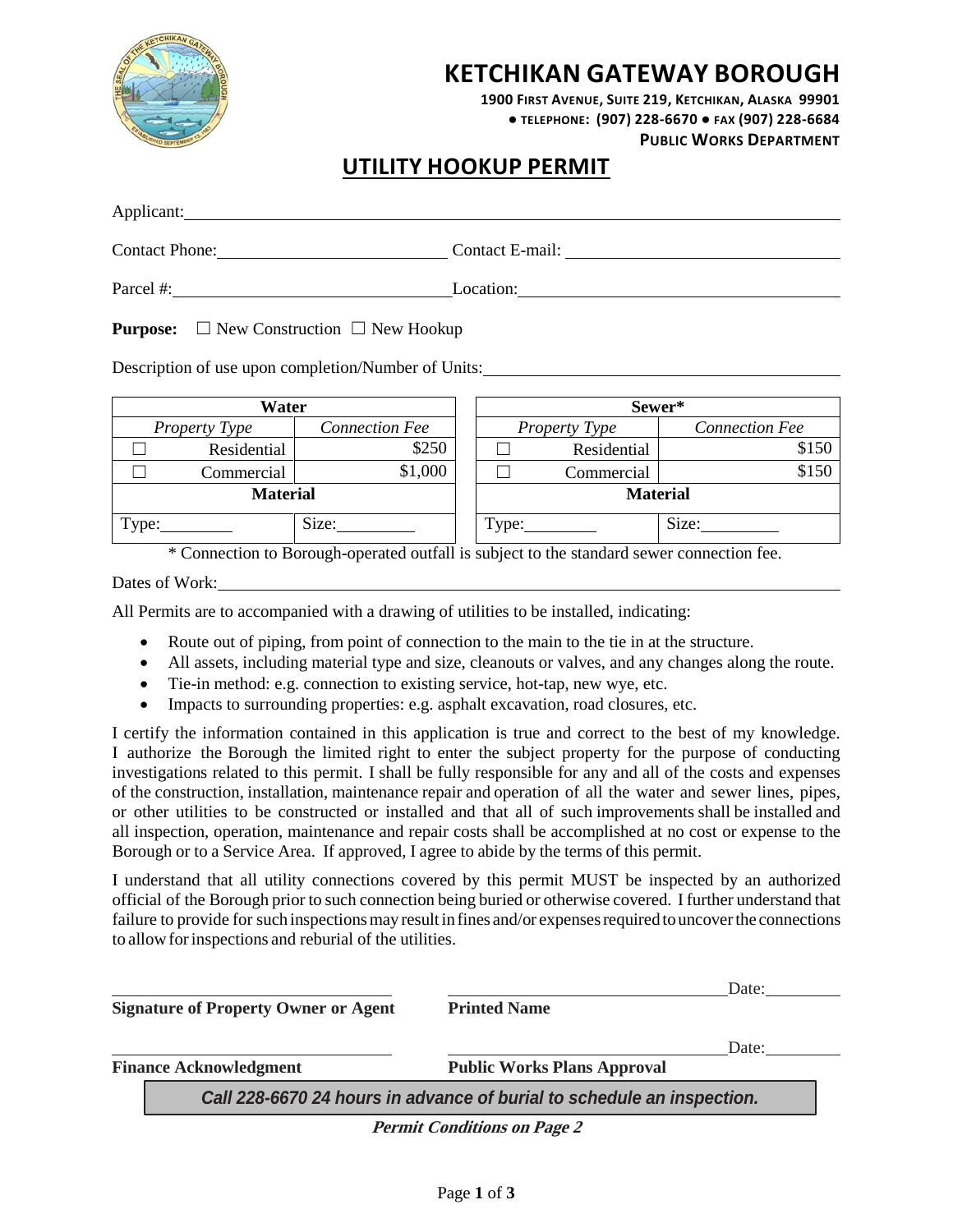

# **UTILITY HOOKUP PERMIT**

#### **Borough Restrictions and Conditions:**

**(1)** Utilities must be inspected prior to backfilling. Lines so backfilled prior to inspection shall be re-excavated for proper inspection prior to utility turn on at the permittee's expense. Inspections may be scheduled no less than 24-hours in advance by calling the Public Works Department at (907) 228-6670 or (907) 228-6664.

**(2)** Permittee shall comply with and secure all federal, state, and local regulations and gather all necessary permits, including, but not limited to, USACOE, ADEC storm water erosion control permits, ADOT permits, and or other permits appropriate to the project, copies of which shall be provided to the Borough upon request. This permit does not authorize the applicant to do any work without first obtaining permits from all other governmental agencies having jurisdiction, and shall allow all governing agencies to perform any inspections required thereto.

**(3)** The permittee shall secure utility locates from the Ketchikan Gateway Borough, City of Ketchikan, Ketchikan Public Utilities, Cable TV providers, or other such jurisdictions as may have utilities present prior to commencing work. The responsibility to secure utility locates applies even if the department did not indicate that one was needed. Utility departments must be given 48 hour notice of the required locates prior to construction, or such amount of time as may be determined necessary by the relevant agencies.

**(4)** The permittee is responsible for any damages to utilities, streets, public or private property caused by this work and agrees to repair said damages in full at their own expense.

**(5)** The permittee is responsible for routing traffic, barriers, and lights marking excavation in accordance with the latest edition of the *Manual on Uniform Traffic Control Devices* (MUTCD), and obtaining approval of all agencies prior to any work requiring a street closure, including Alaska Department of Transportation & Public Facilities approval where necessary.

**(6)** All contractors performing work under this permit must be properly licensed to perform the work, including all State of Alaska licenses.

**(7)** Minimize all clearing, brushing, tree cutting, cleaning and removing debris within the designated work area to the extent only necessary for the completion of the project.

**(8)** This permit shall be considered complete and entire: any work remaining incomplete or in a condition deemed to be hazardous may be corrected by the Ketchikan Gateway Borough Public Works Department at the permittee's expense.

**(9)** All water and sewer connections musty comply with Title 13 of the Ketchikan Gateway Borough Code and all private utility lines must conform to the State Plumbing Codes.

**(10)** Gutter drains, downspouts, or storm water collection systems are prohibited from connecting to the sewer system.

**(11)** All utilities will be installed per the Borough's standard details.

**(12)** All connection fees will be paid as a condition of permit issuance.

**(13)** All piping with less than 4' burial depth is required to be insulated pipe or have insulation installed per the Borough standard details.

**(14)** All in-road work will be conducted under general conditions to Title 12 attached hereto.

**(15)** The Ketchikan Gateway Borough reserves the right to apply other permit conditions as necessary.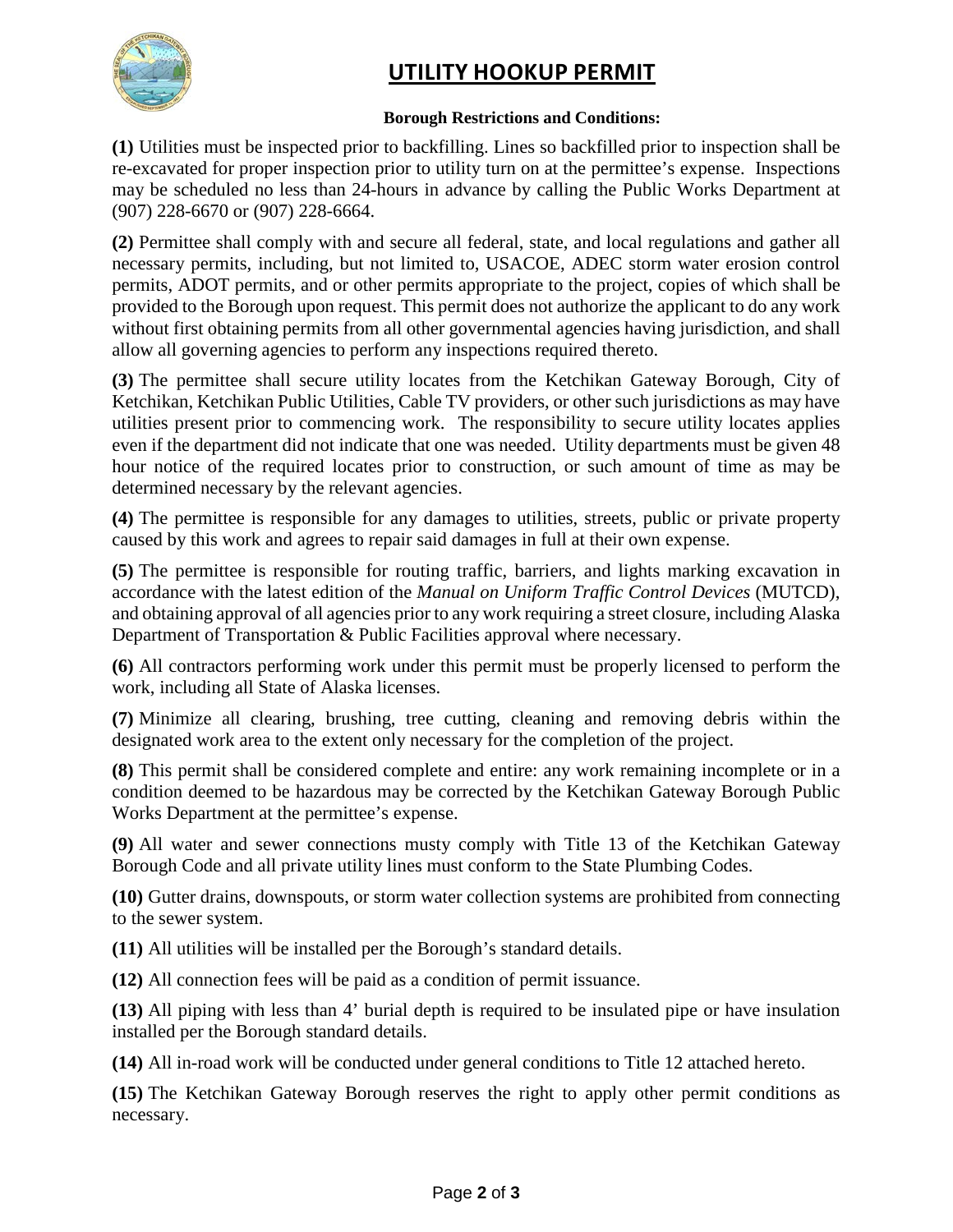

# **UTILITY HOOKUP PERMIT**

#### **GENERAL PERMIT CONDITIONS**

#### **Permit conditions contained herein are general in nature: specific conditions will be determined upon Borough review, and the permittee will be required to sign acceptance as a condition of issuance.**

- 1. Chapter 12 of the Ketchikan Gateway Borough Code of Ordinances requires a permit for the utilization of a public place. The permittee, its agent or contractor, is given permission to enter upon the aforesaid Public Place from the date of issuance to the end date indicated above, subject to evaluation and amendment as determined appropriate by the Public Works Department.
- 2. The applicant is responsible for any damage or injury resulting from the activities permitted herein.
- 3. The applicant shall appear and defend the Borough from claims or suits brought due to the activities permitted herein, and shall comply with any orders of the Court. The applicant agrees that applying for this permit shall be conclusively deemed to have agreed to indemnify and hold harmless the Ketchikan Gateway Borough, it's authorized agents, officers, representatives and employees from and against any and all claims, penalties, liability or loss resulting from claims or court action, whether civil, criminal, or in equity, arising directly out any act or omission of applicant, their agents, officer, representatives or employees in carrying out any or all of the work herein above mentioned or referred to in this permit.
- 4. The applicant shall restore and repair any areas used or damaged during the activities permitted herein at permittee's expense.
- 5. The applicant is responsible for maintaining the public lands in a neat, orderly fashion, and shall clean the lands following the activities permitted herein at the permittee's expense.
- 6. The applicant agrees to comply with all federal, state and local regulations and gather all necessary permits thereto required for the activities permitted herein. Any permits required thereto shall be provided upon request from the Borough.
- 7. Minimize the utilization of the public place and inconvenience to the public throughout the activities permitted herein.
- 8. Expansion of the permitted area or timeframe is subject to prior review and acceptance by the Public Works Department, and an amendment shall be issued.
- 9. The Borough reserve the right to direct changes to this permit as necessary to ensure adequate public safety.
- 10. The permittee is responsible for any damages to utilities, streets, public or private property or otherwise caused by this work and agrees to repair said damages in full.
- 11. All contractors performing work under this permit must be properly licensed to perform the work, including all State of Alaska licenses.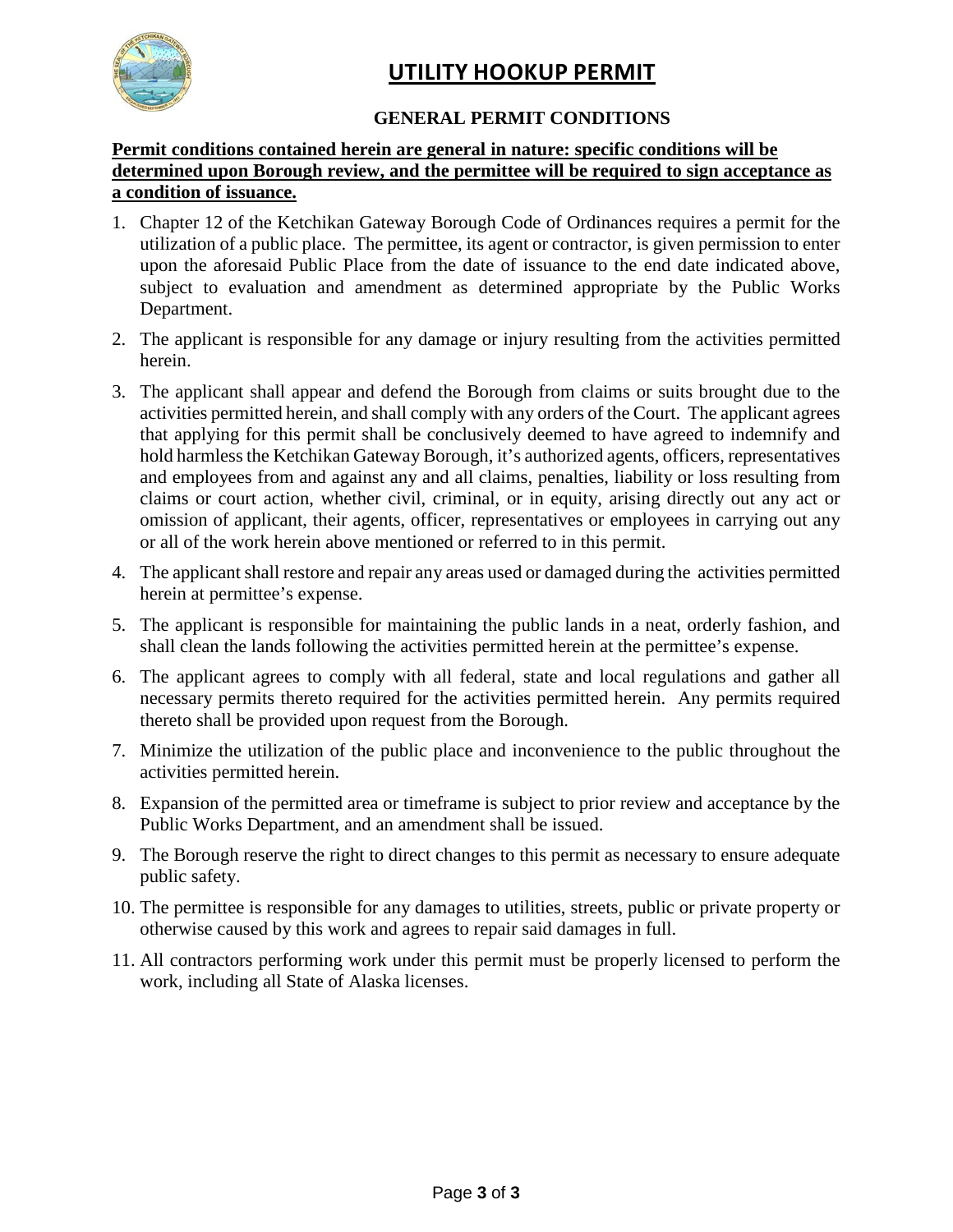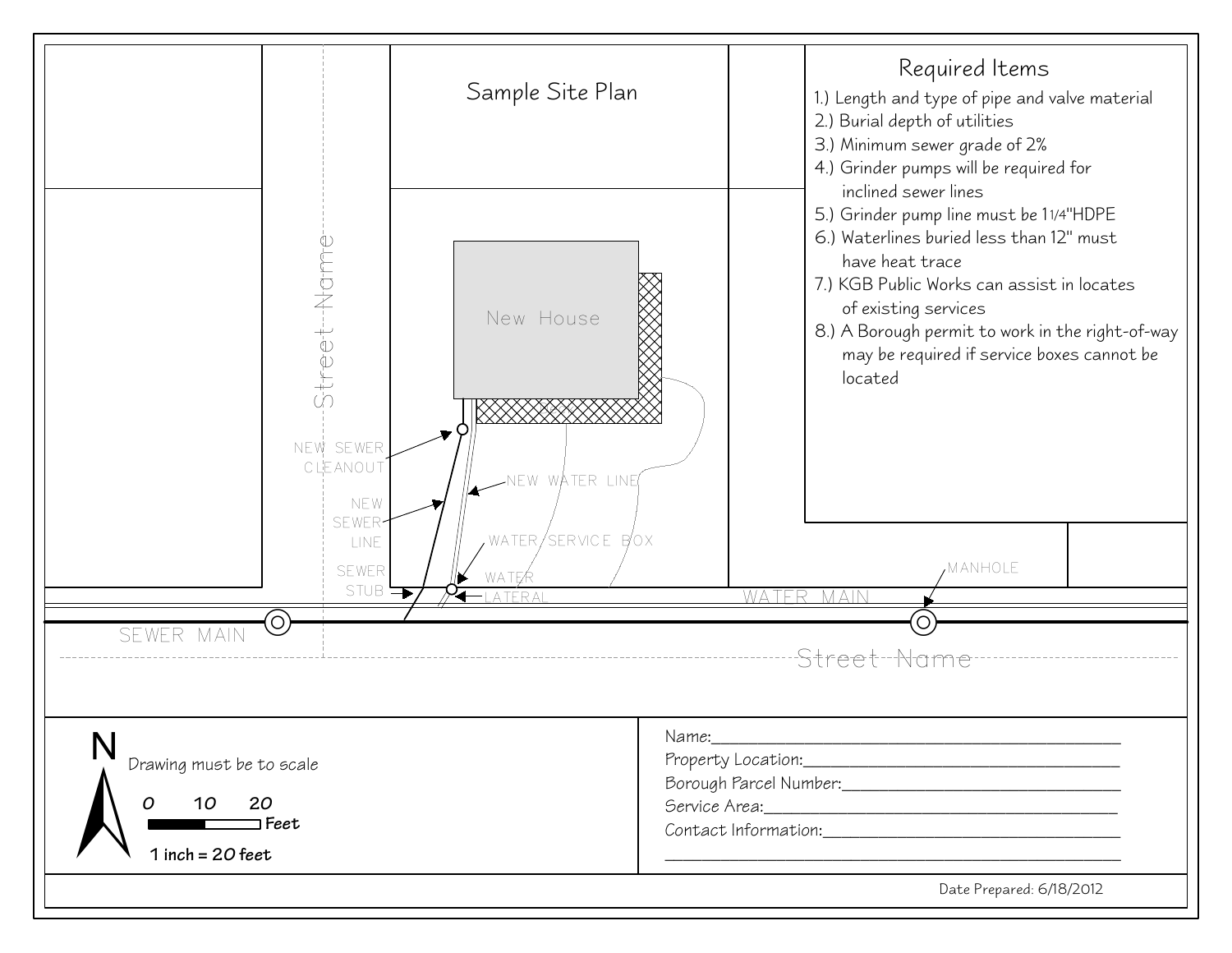

6/7/2012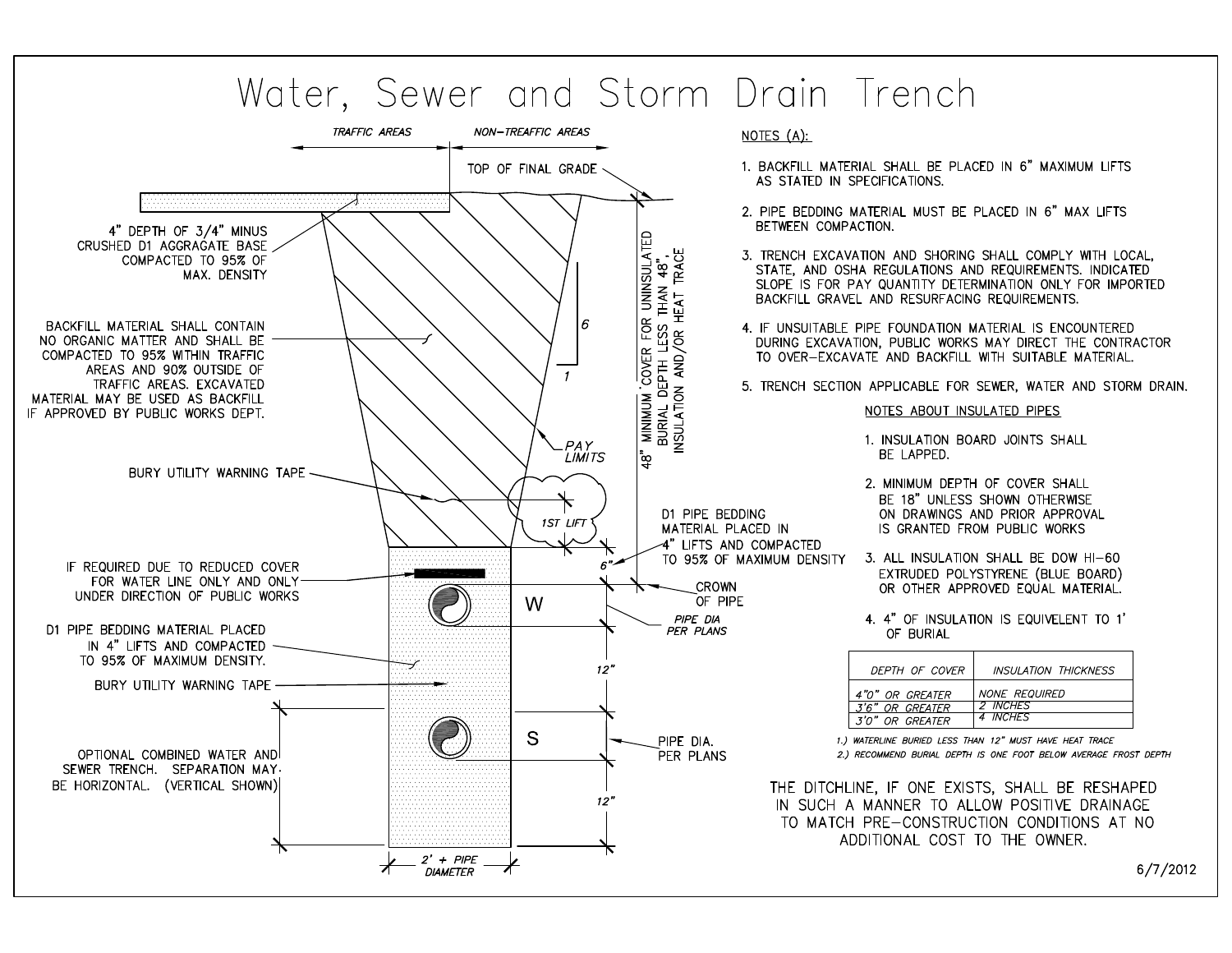# Water Service Installation

NEW PIPE SERVICE

EXISTING SERVICE PIPE



#### **NOTES:**

- 1. IN ROAD OR DRIVEWAY SURFACE, TOP OF VALVE BOX LID TO BE INSTALLED 6" BELOW FINISH GRADE.
- 2. OUTSIDE OF ROAD PRISM, VALVE BOX LID TO BE INSTALLED AT FINISH GRADE OR ABOVE.
- 3. ALLOW 12" FOR RAISING VALVE BOX. GREASE THE OVERLAPPING PORTION.
- 4. A SERVICE VALVE ROD EXTENSION IS REQUIRED ON ALL SERVICE VALVES 6' OR MORE BELOW FINISHED GRADE.
- 5. EXTEND SERVICE PAST SERVICE VALVE TO EXISTING SERVICE PIPE AS REQUIRED TO ESTABLISH SERVICE OR AS INDICATED ON THE PLANS. WHERE SERVICE EXTENSION IS ABOVE GROUND, PIPE SHALL BE INSULATED WITH 2" OF FOAM INSULATION WITH PROTECTIVE COATING. (ARTIC PIPE TYPE)
- 6. PLACE BOARD INSULATION w/ BURIED UTILITY WARNING TAPE ABOVE AS REQUIRED.
- 7. 12" OF D-1 MINUS MUST SURROUND ALL VALVE BOXES
- 8. WRAP VALVE BOX IN APPORVED 6 MIL PVC SHEETING BEFORE BACKFILLING TO PREVENT WATER AND SILT INTRUSION.
- 9. WATER BOX MUST BE OF THREADED TYPE, BOX MUST BE CAST IRON MUELLER OR SIMILAR.

 $6/7/2012$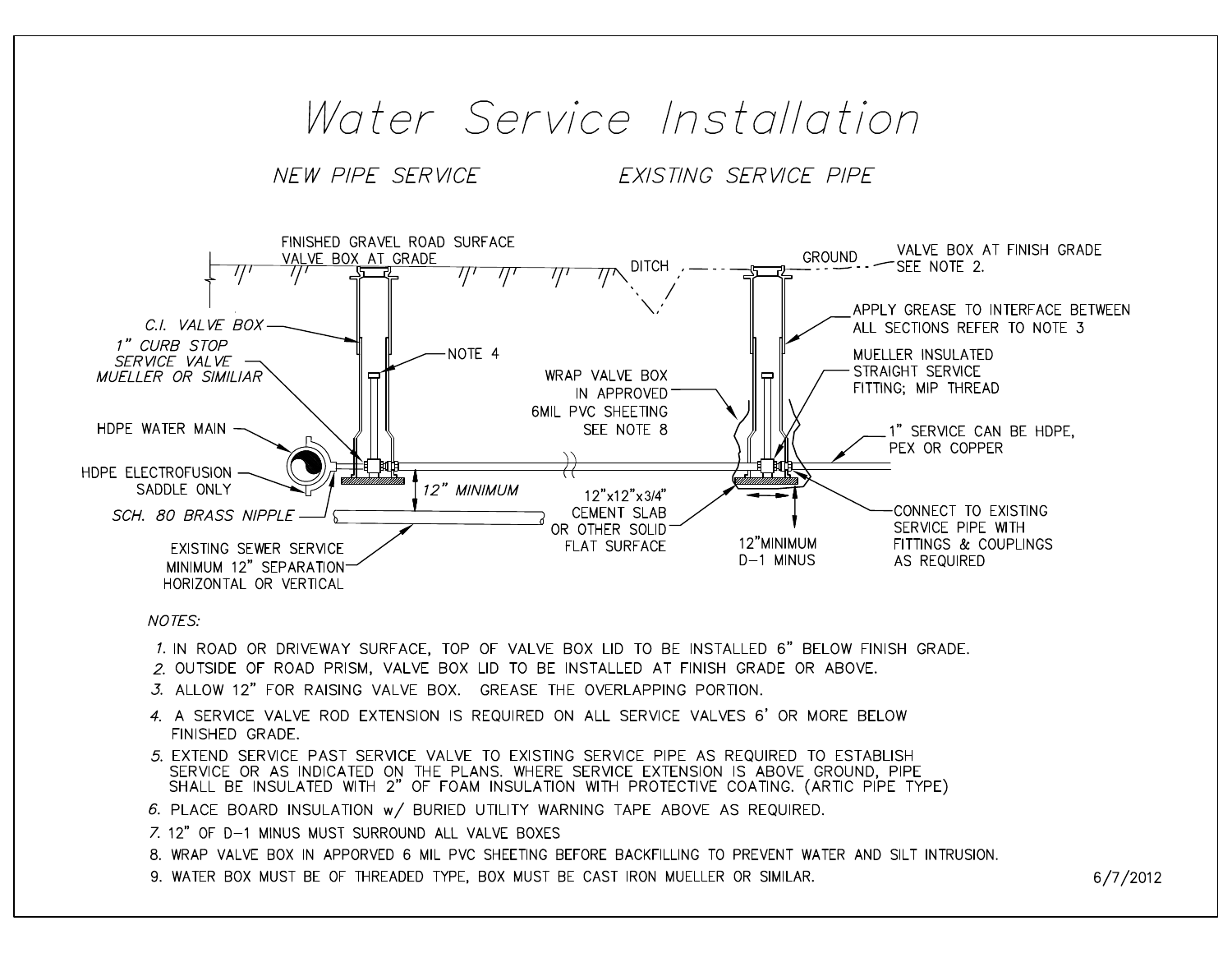# Sewer Service Connection



#### APPROVED MATERIALS

- 1) PIPE: CAST-IRON (ASTM A-74); DUCTILE-IRON (AWWA C151 CLASS 50): PVC (AWWA C900, pc 150, DR18): ABS (ASTM D2661 min sch. 40): HDPE (ASTM S2737, TYPE PE3408)
- 2) FITTINGS: CAST IRON FOR DUCTILE PIPE DISSIMILAR MATERIAL MAY BE USED ONLY IF THEY ARE STANDARD MANUFACTURED FOR THE INTENDED APPLICATION.
- 3) ADAPTERS: CONNECTIONS BETWEEN PIPE TYPES AND/OR SIZES SHALL BE MADE WITH FLEXIBLE PIPE CONNECTORS SUCH AS FERNCO OR MULTI-FITTINGS

#### INSTALLATION REQUIREMENTS:

- 1.) GRADE SHALL BE 2% OR 2 FEET PER 100 FEET.
- 2.) MINIMUM GROUND COVER SHALL BE AT LEAST 18" ON PRIVATE PROPERTY AND
- 3.) NOT LESS THAN 36" AT THE PROPERTY **LINE**
- 4.) PUBLIC WORKS MAY WAIVE THESE REQUIREMENTS IF THEY CANNOT BE MET BECAUSE OF SITE LIMITATIONS
- 5.) ALL BEDDING MATERIAL SHALL BE 1" OR LESS IN SIZE
- 6.) ALL PIPE LAID IN A PUBLIC OR PRIVATE ROAD RIGHT OF WAY SHALL BE DUCTILE IRON, UNLESS PRIOR APPROVAL IS GIVEN BY KGB PUBLIC WORKS.
- 7.) 4" PIPE SHALL BE USED FOR SEWERS SERVING 1 OR 2 RESIDENTIAL UNITS. 6" PIPE SHALL BE USED FOR 3 TO 6 RESIDENTIAL UNITS. SEWER LINES SERVING 6 OR MORE RESIDENTIAL UNITS SHALL BE APPROVED BY PUBLIC WORKS ON A CASE BY CASE BASIS.
- 8.) MOBILE HOMES OR TRAILER HOUSES SHALL MEET THE SAME REQUIREMENTS AS A SINGLE RESIDENCE.
- 9.) A CLEAN OUT IS REQUIRED WHENEVER A COMBINATION OF A 45 DEGREE BENDS ARE USED AND IMMEDIATELY OUTSIDE THE HOUSE OR STRUCTURE.

DAMAGED CAUSED TO SEWER MAINS BY ANY PERSON SHALL BE REPAIRED BY THE BOROUGH, AND A COST RECOVERY BILLING TO THE PARTY INVOLVED WILL BE WILL BE ISSUED BY THE BOROUGH. COST RECOVERY WILL INCLUDE THE COST OF MATERIALS, LABOR AND ANY OTHER COSTS ASSOCIATED WITH THE REPAIR.